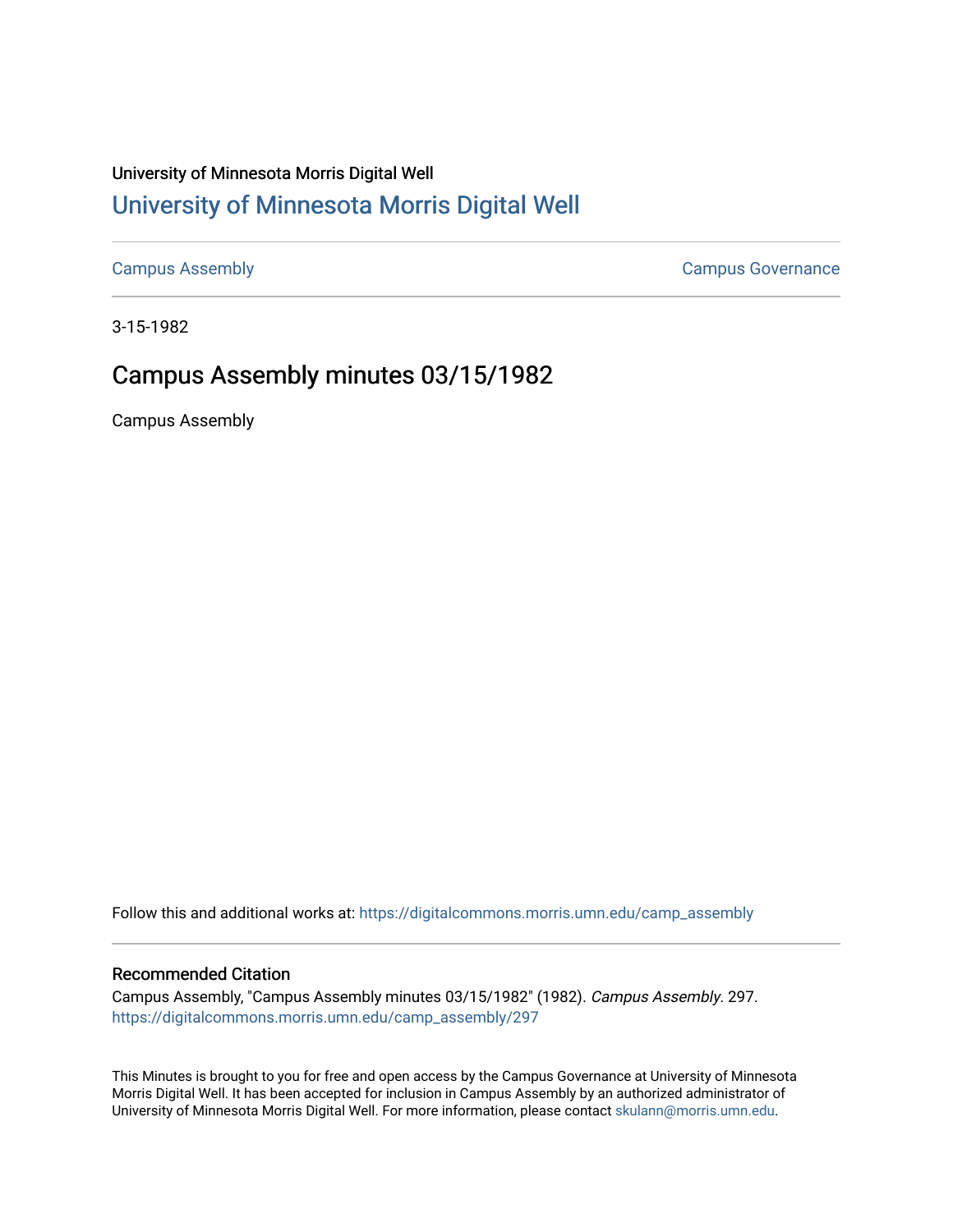## University of Minnesota, Morris Campus Assembly Minutes March 15, 1982

On the Ides of March, the Campus Assembly convened to consider items remaining from its meeting of March 8.

Initially, Provost Imholte made announcements about the Regents meetings of March 11 and 12. Construction on the U of M Hospital has been delayed. Tuition increases were approved at a total of about 22 percent over the 1981-82 academic year. The state budget problem continues to nag the institution to a possible 4.6 million to 13.8 million future cut. No such cuts are real. They are now only possible future projections that could range from nothing to 13.8 million.

For UMM, the additional 1981-82 \$50,000 retrenchment figure is more accurately \$48,000.

Another 3.9 million is lacking to meet increases for civil service salaries. This equals about a 5 percent shortfall across the board in civil service monies. For UMM, that means about \$104,000 in these funds. The total present retrenchment figure for UMM would be about \$379,000 including the civil service amount.

The item from physical education was re-introduced for discussion. This was an action item from the Curriculum Committee. It was clarified that almost every PE major gets a coaching license. Other students outside PE who get a license must be in an elementary or secondary education program. About one-third are not PE majors. For the PE major, the present requirements for a coaching license are in the PE major iteself but are not prerequisites for the proposed teaching license program. The Board of Teaching from which these changes have been mandated is a separate body to regulate various teaching licensure programs in the state. Because of the general mandate, other institutions' programs would be similar to UMM's. The course, Psychology of Sports and Coaching is one such mandated course or component. The component on anatomy is proposed to be incorporated in the kinesiology and physiology offerings (PE 3310 and PE 3320). It was noted that the BOT mandate is the first to establish strict limitations on the course offerings that affect the quality of a program.

The suggestion was made to group some of the BOT requirements under the coaching practicum and maintain anatomy and physiology as prerequisites. These prerequisites could be maintained in some measure through the advising program.

The question of PE 3226 Psychology of Sports and Coaching was raised again as possibly duplicating offerings already in the psychology curriculum. The credentials of the faculty teaching psychology in the context of the course were also questioned. No consultation with the psychology curriculum was made to discuss these issues.

Eric Klinger moved to amend the motion that the present changes be considered temporary until such time that the BOT mandate be modified. At that time, the program would revert to the presently offered program. No second.